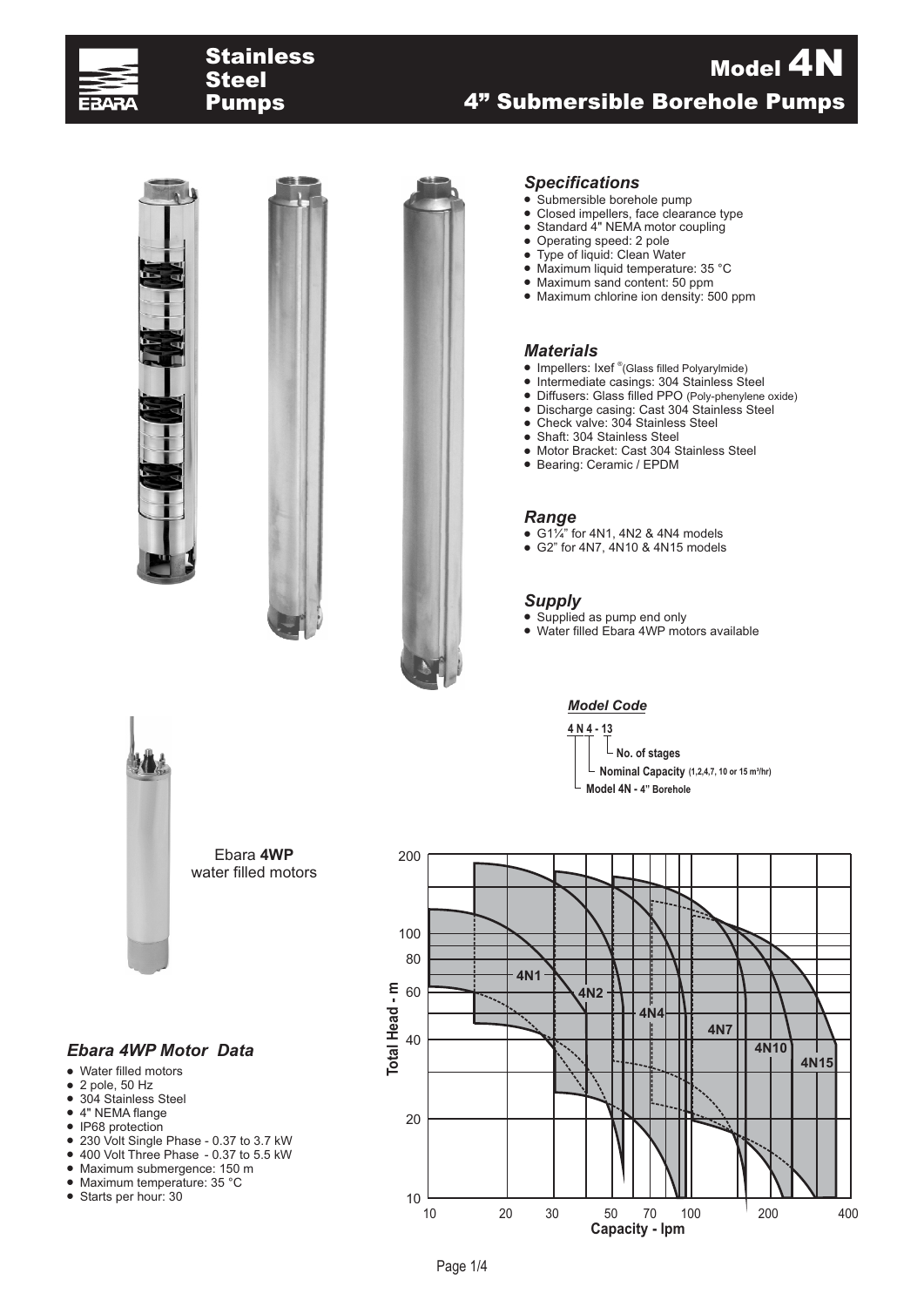

|            |      |           | Capacity - Ipm |                |                          |     |     |     |     |     |                          |     |    |  |  |  |
|------------|------|-----------|----------------|----------------|--------------------------|-----|-----|-----|-----|-----|--------------------------|-----|----|--|--|--|
| Pump Model |      | Motor     | $\Omega$       | 10             | 15                       | 20  | 25  | 30  | 35  | 45  | 55                       | 75  | 95 |  |  |  |
|            | kW   | <b>HP</b> |                | Total Head - m |                          |     |     |     |     |     |                          |     |    |  |  |  |
| 4N1-12     | 0.37 | 0.5       | 67             | 64             | 60                       | 54  | 46  | 36  | 25  | ٠   |                          | ۰   |    |  |  |  |
| 4N1-18     | 0.55 | 0.7       | 100            | 95             | 89                       | 80  | 68  | 54  | 38  | ۰   | -                        | ۰   |    |  |  |  |
| 4N1-24     | 0.75 | 1.0       | 133            | 127            | 119                      | 107 | 91  | 72  | 50  | ٠   | $\overline{\phantom{a}}$ |     | ۰  |  |  |  |
| 4N2-7      | 0.37 | 0.5       | 49             | ٠              | 46                       | 44  | 42  | 40  | 36  | 26  | 13                       | ۰   | ۰  |  |  |  |
| 4N2-10     | 0.55 | 0.7       | 69             | ٠              | 66                       | 63  | 60  | 57  | 52  | 38  | 19                       | ۰.  |    |  |  |  |
| 4N2-14     | 0.75 | 1.0       | 97             | ۰              | 92                       | 89  | 85  | 79  | 72  | 53  | 27                       | ۰   |    |  |  |  |
| 4N2-20     | 1.10 | 1.5       | 139            | ۰              | 131                      | 127 | 121 | 113 | 103 | 75  | 38                       | ۰   |    |  |  |  |
| 4N2-28     | 1.50 | 2.0       | 194            | ۰              | 183                      | 178 | 169 | 158 | 144 | 105 | 53                       | ۰   |    |  |  |  |
| 4N4-7      | 0.55 | 0.7       | 49             | ۰              | $\overline{\phantom{a}}$ | ۰   | ÷   | 44  | 43  | 41  | 37                       | 27  | 13 |  |  |  |
| 4N4-9      | 0.75 | 1.0       | 63             | ۰              | ۰                        | ۰   | ÷   | 57  | 56  | 52  | 48                       | 35  | 16 |  |  |  |
| 4N4-13     | 1.10 | 1.5       | 90             |                | ٠                        | ۰   | ۰   | 83  | 80  | 75  | 69                       | 51  | 23 |  |  |  |
| 4N4-18     | 1.50 | 2.0       | 125            | ۰              | $\overline{\phantom{a}}$ | ۰   | ۰   | 114 | 111 | 104 | 96                       | 70  | 32 |  |  |  |
| 4N4-27     | 2.20 | 3.0       | 188            | ۰              | ۰                        |     |     | 171 | 167 | 157 | 144                      | 105 | 49 |  |  |  |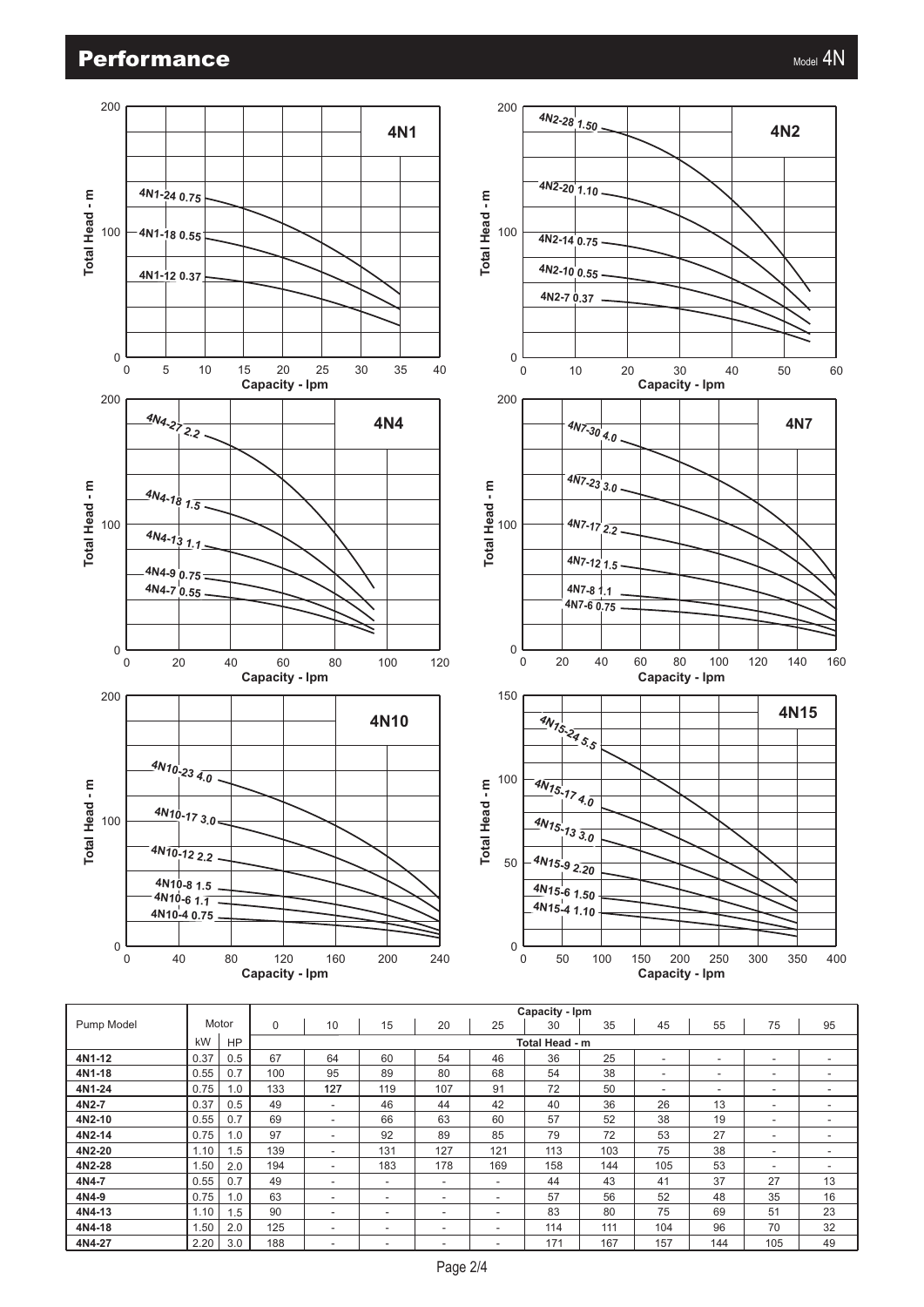## **Performance (cont)** Manual Manual Manual Manual Manual Manual Manual Manual Manual Manual Manual Manual Manual

|            |                 |     |          | Capacity - Ipm           |                          |     |     |     |                          |                          |                          |                          |     |  |  |  |  |
|------------|-----------------|-----|----------|--------------------------|--------------------------|-----|-----|-----|--------------------------|--------------------------|--------------------------|--------------------------|-----|--|--|--|--|
| Pump Model | Motor           |     | $\Omega$ | 50                       | 70                       | 100 | 130 | 160 | 200                      | 240                      | 280                      | 320                      | 350 |  |  |  |  |
|            | kW<br><b>HP</b> |     |          | Total Head - m           |                          |     |     |     |                          |                          |                          |                          |     |  |  |  |  |
| 4N7-6      | 0,75            | 1,0 | 37       | 33                       | 31                       | 27  | 21  | 11  | ٠                        | ٠                        | $\overline{\phantom{a}}$ | $\overline{\phantom{a}}$ | ٠   |  |  |  |  |
| 4N7-8      | 1,10            | 1,5 | 50       | 44                       | 42                       | 36  | 28  | 15  | ٠                        | ٠                        | $\blacksquare$           | $\overline{\phantom{a}}$ | ٠   |  |  |  |  |
| 4N7-12     | 1,50            | 2,0 | 74       | 67                       | 62                       | 54  | 42  | 23  | $\overline{\phantom{a}}$ | $\overline{\phantom{a}}$ | $\overline{\phantom{a}}$ | ٠.                       | ٠   |  |  |  |  |
| 4N7-17     | 2,20            | 3,0 | 105      | 94                       | 88                       | 77  | 60  | 32  | ۰.                       | ٠                        | $\overline{\phantom{a}}$ | ٠                        | ٠   |  |  |  |  |
| 4N7-23     | 3,00            | 4,0 | 143      | 128                      | 120                      | 104 | 81  | 43  | ۰                        | $\sim$                   | $\overline{\phantom{a}}$ | $\overline{\phantom{a}}$ | ۰   |  |  |  |  |
| 4N7-30     | 4,00            | 5,5 | 186      | 167                      | 156                      | 136 | 105 | 56  | ٠                        | ٠                        | $\overline{\phantom{a}}$ | ٠                        | ٠   |  |  |  |  |
| 4N10-4     | 0,75            | 1,0 | 26       | ٠                        | 23                       | 21  | 19  | 17  | 13                       | $\overline{7}$           | $\overline{\phantom{a}}$ | ٠                        | ۰   |  |  |  |  |
| 4N10-6     | 1,10            | 1.5 | 39       | $\overline{\phantom{0}}$ | 35                       | 32  | 29  | 25  | 19                       | 10                       | $\overline{\phantom{a}}$ | ٠.                       | ٠   |  |  |  |  |
| 4N10-8     | 1,50            | 2,0 | 52       | $\overline{\phantom{0}}$ | 46                       | 43  | 39  | 34  | 25                       | 13                       | $\overline{\phantom{a}}$ | $\overline{\phantom{a}}$ | ٠   |  |  |  |  |
| 4N10-12    | 2,20            | 3,0 | 78       | $\overline{\phantom{0}}$ | 70                       | 64  | 58  | 51  | 38                       | 20                       | $\blacksquare$           | ٠.                       | ۰   |  |  |  |  |
| 4N10-17    | 3,00            | 4,0 | 111      | ٠                        | 99                       | 91  | 82  | 72  | 53                       | 28                       | $\blacksquare$           | ٠                        | ٠   |  |  |  |  |
| 4N10-23    | 4,00            | 5,5 | 150      | $\overline{\phantom{0}}$ | 133                      | 123 | 111 | 97  | 72                       | 38                       | $\overline{\phantom{a}}$ | $\overline{\phantom{a}}$ | ٠   |  |  |  |  |
| 4N15-4     | 1,10            | 1,5 | 22       | $\overline{\phantom{0}}$ | $\overline{\phantom{a}}$ | 20  | 18  | 17  | 15                       | 13                       | 11                       | 8                        | 6   |  |  |  |  |
| 4N15-6     | 1,50            | 2,0 | 33       | ٠                        | $\overline{\phantom{a}}$ | 29  | 28  | 26  | 23                       | 20                       | 16                       | 13                       | 10  |  |  |  |  |
| 4N15-9     | 2,20            | 3,0 | 50       | $\overline{\phantom{0}}$ | $\overline{\phantom{a}}$ | 44  | 41  | 39  | 34                       | 29                       | 24                       | 19                       | 14  |  |  |  |  |
| 4N15-13    | 3,00            | 4,0 | 72       | $\overline{\phantom{0}}$ | $\overline{\phantom{a}}$ | 64  | 60  | 56  | 49                       | 43                       | 35                       | 27                       | 21  |  |  |  |  |
| 4N15-17    | 4,00            | 5,5 | 94       | ٠                        | $\overline{\phantom{a}}$ | 83  | 78  | 73  | 64                       | 56                       | 46                       | 36                       | 27  |  |  |  |  |
| 4N15-24    | 5,50            | 7,5 | 133      | ٠                        | ۰                        | 118 | 110 | 103 | 91                       | 78                       | 65                       | 50                       | 38  |  |  |  |  |
|            |                 |     |          |                          |                          |     |     |     |                          |                          |                          |                          |     |  |  |  |  |

# Sectional Drawing Material Management of the Contract of the Contract of the Contract of the Contract of the Contract of the Contract of the Contract of the Contract of the Contract of the Contract of the Contract of the C

4N 1,2 & 4





4N 7,10 & 15

# 4N 7-30 & 15-24



| No.                                                                                                                                                                               | Description                                     | Material                   | Qty.          | No. | Description          | Material                   | Qty.                  |  |  |  |
|-----------------------------------------------------------------------------------------------------------------------------------------------------------------------------------|-------------------------------------------------|----------------------------|---------------|-----|----------------------|----------------------------|-----------------------|--|--|--|
| 003                                                                                                                                                                               | <b>Bracket</b>                                  | 304 Stainless Steel (Cast) |               | 061 | Upper/Inter.bracket  | PPO - Glass filled         | 1 (or 2) $*$          |  |  |  |
| 003A                                                                                                                                                                              | Join ring                                       | 304 Stainless Steel (Cast) | 1#            | 062 | Stage housing        | 304 Stainless Steel        | N                     |  |  |  |
| 006                                                                                                                                                                               | Pump shaft $_{\text{coupling}}^{(\text{with})}$ | 304 Stainless Steel        |               | 064 | Valve                | 304 Stainless Steel        |                       |  |  |  |
| 008                                                                                                                                                                               | Impeller                                        | $lxef^{\circ}$             | N             | 065 | Valve seat           | EPDM & 304 Stainless Steel |                       |  |  |  |
| 009                                                                                                                                                                               | Diffuser                                        | PPO - Glass filled         | N<br>070      |     | Shaft sleeve bearing | Ceramic (alumina)          | 1 (or 2) $*$          |  |  |  |
| 037                                                                                                                                                                               | Outer casing                                    | 304 Stainless Steel        | 1 (or $2^{*}$ | 071 | Cable quard          | 304 Stainless Steel        |                       |  |  |  |
| 044                                                                                                                                                                               | Strainer                                        | 304 Stainless Steel        |               | 074 | Thrust washer        | 304 Stainless Steel        | N                     |  |  |  |
| 060                                                                                                                                                                               | Discharge casing                                | 304 Stainless Steel (Cast) |               | 094 | Bearing              | EPDM                       | 1 (or 2) <sup>*</sup> |  |  |  |
| * - 2 for 4N7-30 & 4N15-24<br>$\lvert \text{xef} \rvert^{\circ}$ = Glass filled Polyarylmide<br>PPO = Poly-phenylene oxide<br>$N =$ Number of stages<br># - only 4N7-30 & 4N15-24 |                                                 |                            |               |     |                      |                            |                       |  |  |  |